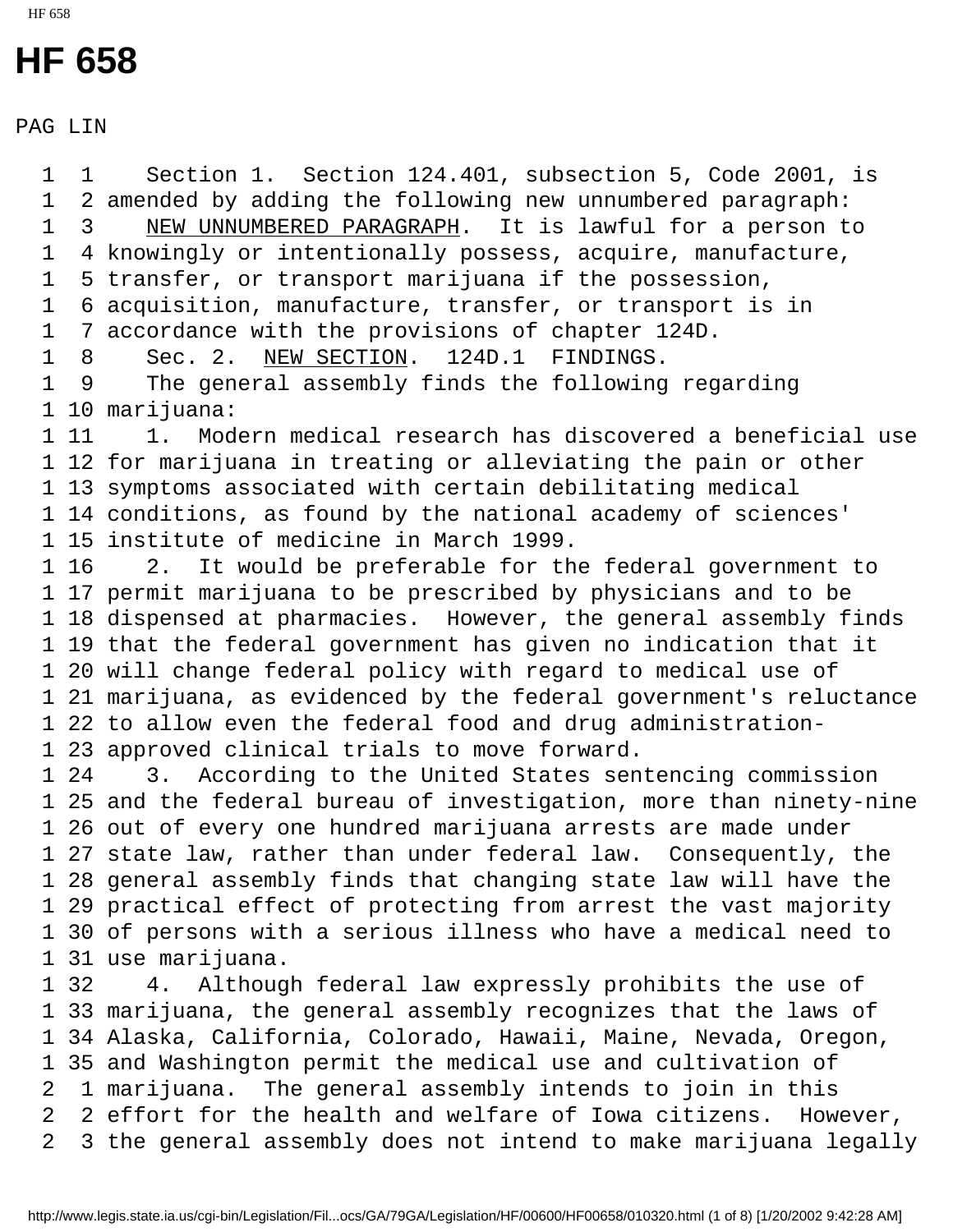2 4 available for other than medical purposes. 2 5 5. The state is not required to enforce federal law or to 2 6 prosecute people for engaging in activities prohibited by 2 7 federal law. Therefore, compliance with this chapter does not 2 8 put the state in violation of federal law. 2 9 6. State law should make a distinction between the medical 2 10 and nonmedical use of marijuana. Hence, the purpose of this 2 11 chapter is to ensure that physicians are not penalized for 2 12 discussing marijuana as a treatment option with their 2 13 seriously ill patients, and persons with a serious illness who 2 14 engage in the medical use of marijuana upon their physicians' 2 15 advice are not arrested and incarcerated for using marijuana 2 16 for medical purposes. 2 17 Sec. 3. NEW SECTION. 124D.2 DEFINITIONS. 2 18 For the purposes of this chapter, unless the context 2 19 otherwise requires: 2 20 1. "Adequate supply" means an amount of marijuana 2 21 collectively possessed between the qualifying patient and the 2 22 qualifying patient's primary caregivers that is not more than 2 23 is reasonably necessary to ensure the uninterrupted 2 24 availability of marijuana for the purpose of alleviating the 2 25 symptoms or effects of a qualifying patient's debilitating 2 26 medical condition. 2 27 2. "Debilitating medical condition" means any of the 2 28 following: 2 29 a. Cancer, glaucoma, positive status for the human 2 30 immunodeficiency virus, acquired immune deficiency syndrome, 2 31 or the treatment of these conditions. 2 32 b. A chronic or debilitating disease or medical condition 2 33 or treatment for the disease or condition that produces one or 2 34 more of the following: cachexia or wasting syndrome; severe 2 35 pain; severe nausea; seizures, including those characteristic 3 1 of epilepsy; or severe and persistent muscle spasms, including 3 2 but not limited to those characteristic of multiple sclerosis 3 3 or Crohn's disease. 3 4 c. Any other medical condition or treatment of the 3 5 condition approved by the department and listed in rule 3 6 adopted by the department for this purpose under section 3 7 124D.6. 3 8 3. "Department" means the Iowa department of public 3 9 health. 3 10 4. "Marijuana" means the same as defined in section 3 11 124.101.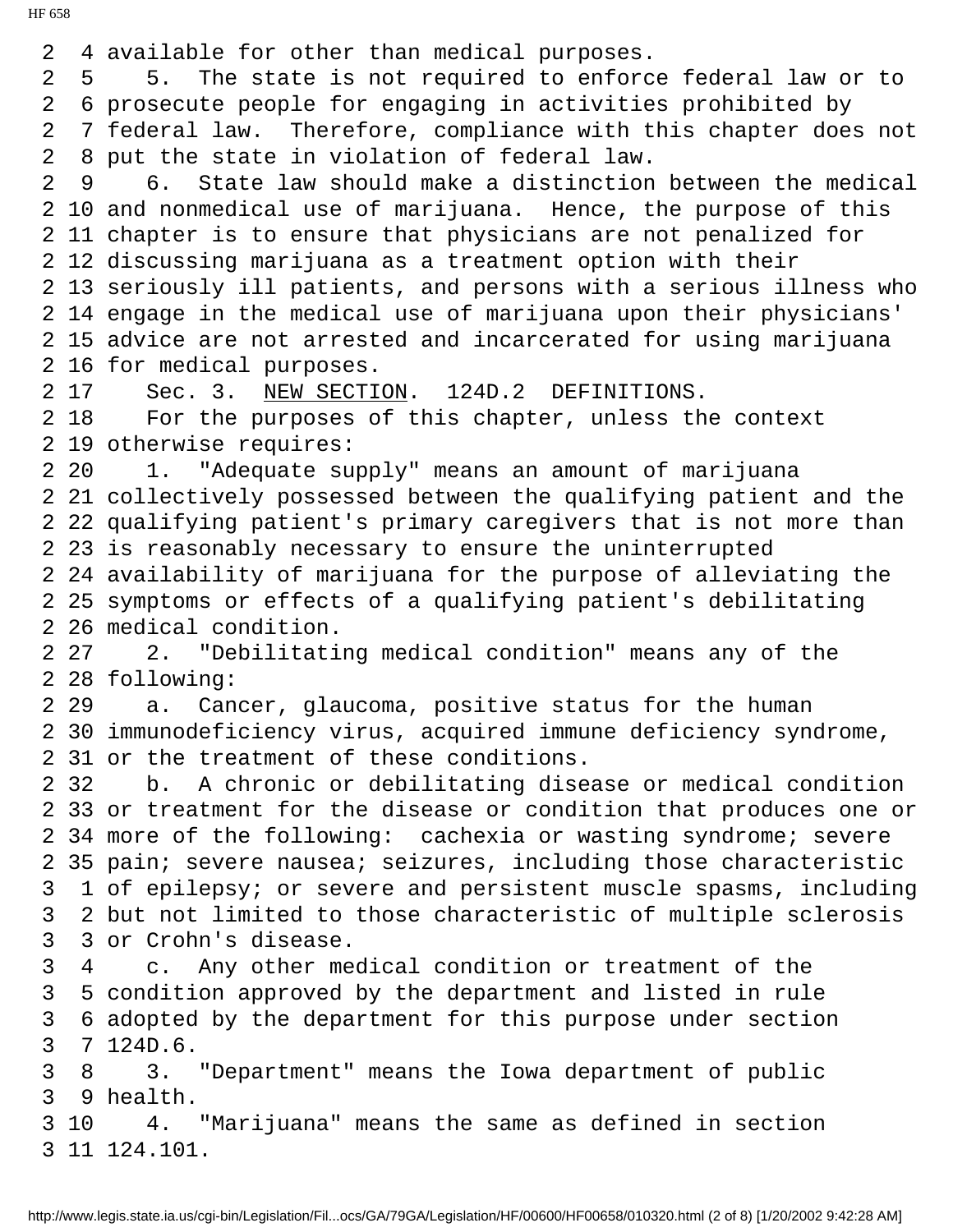3 12 5. "Medical use" means the acquisition, possession, 3 13 cultivation, use, transfer, or transportation of marijuana or 3 14 paraphernalia relating to the administration of marijuana to 3 15 alleviate the symptoms or effects of a qualifying patient's 3 16 debilitating medical condition. For purposes of this 3 17 paragraph, "transfer" means the transfer of marijuana and what 3 18 would otherwise be drug paraphernalia between a primary 3 19 caregiver and a qualifying patient. 3 20 6. "Peace officer" means the same as defined in section 3 21 801.4. 3 22 7. "Physician" means a person who is licensed by the state 3 23 board of medical examiners to practice medicine and surgery or 3 24 osteopathic medicine and surgery and is authorized to 3 25 prescribe drugs, controlled substances, and medical devices. 3 26 8. "Primary caregiver" means an adult person who has 3 27 agreed to undertake responsibility for managing the well-being 3 28 of a qualifying patient with respect to the medical use of 3 29 marijuana. 3 30 9. "Qualifying patient" means a person who has been 3 31 determined by a physician to have a debilitating medical 3 32 condition. 3 33 10. "Written certification" means a certified copy of a 3 34 statement contained in the qualifying patient's medical 3 35 records or a statement signed by a physician, stating that in 4 1 the physician's professional opinion, after having completed a 4 2 full assessment of the qualifying patient's medical history 4 3 and current medical condition made in the course of a bona 4 4 fide physician-patient relationship, the qualifying patient 4 5 has a debilitating medical condition and the potential 4 6 benefits of the medical use of marijuana would likely outweigh 4 7 the health risks for the qualifying patient. 4 8 Sec. 4. NEW SECTION. 124D.3 EXEMPTION FROM CRIMINAL AND 4 9 CIVIL PENALTIES FOR THE MEDICAL USE OF MARIJUANA. 4 10 1. A qualifying patient who has in the qualifying 4 11 patient's possession a written certification shall not be 4 12 subject to arrest, prosecution, or penalty in any manner for 4 13 the qualifying patient's use or possession of marijuana for 4 14 medical purposes, provided however that the quantity of 4 15 marijuana possessed does not exceed an adequate supply. 4 16 2. Subsection 1 does not apply to a qualifying patient who 4 17 is less than eighteen years of age, unless both of the 4 18 following conditions apply: 4 19 a. The qualifying patient's physician has explained the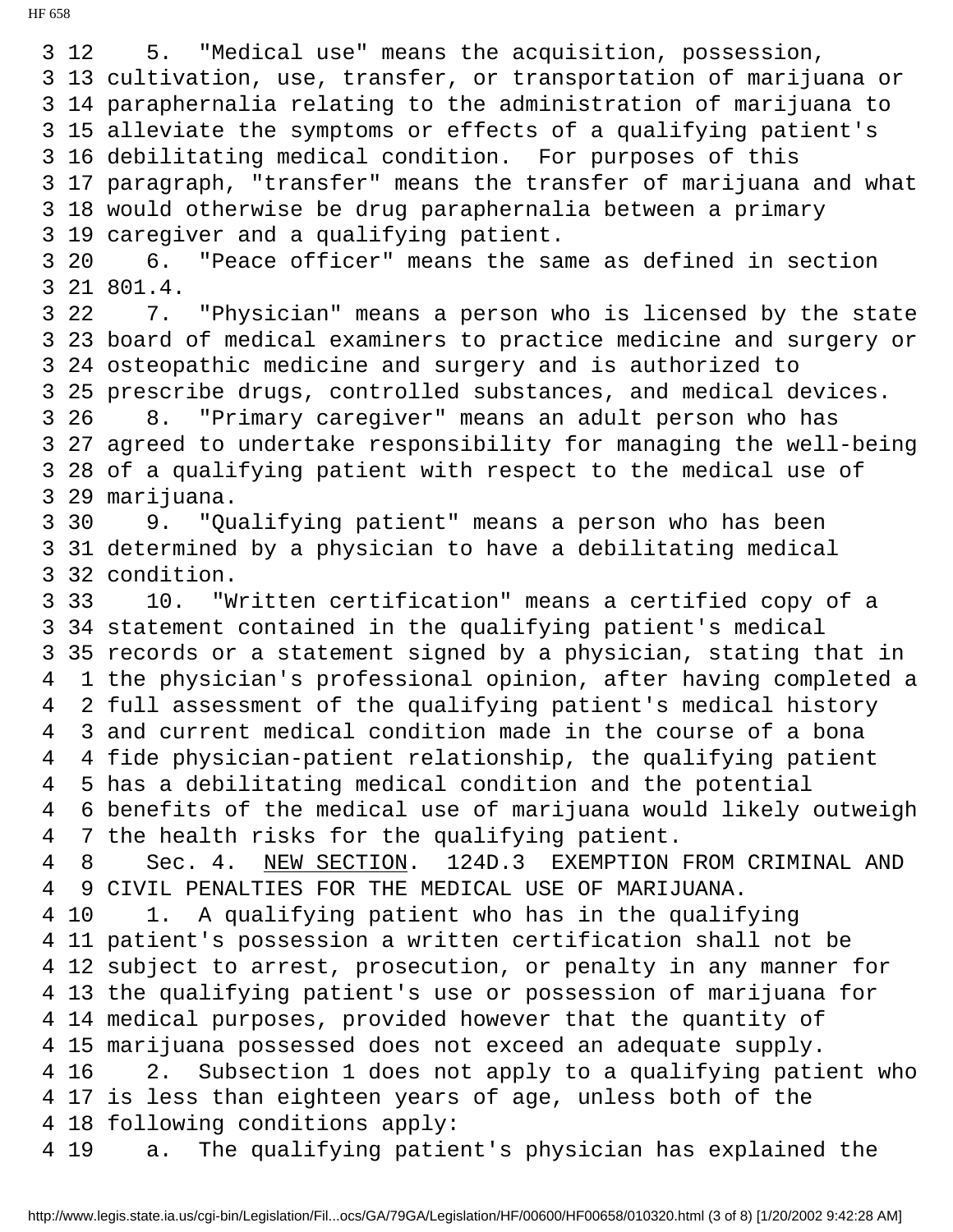4 20 potential risks and benefits of the medical use of marijuana 4 21 to the qualifying patient and to the qualifying patient's 4 22 parent, guardian, or custodian. 4 23 b. The qualifying patient's parent, guardian, or custodian 4 24 consents in writing to all of the following: 4 25 (1) To allow the qualifying patient's medical use of 4 26 marijuana. 4 27 (2) To serve as the qualifying patient's primary 4 28 caregiver. 4 29 (3) To control the acquisition of the marijuana, the 4 30 dosage, and the frequency of the medical use of marijuana by 4 31 the qualifying patient. 4 32 3. When the acquisition, possession, cultivation, 4 33 transportation, or administration of marijuana by a qualifying 4 34 patient is not practicable, the legal protections established 4 35 by this chapter for a qualifying patient shall extend to the 5 1 qualifying patient's primary caregiver, provided that the 5 2 primary caregiver's actions are necessary for the qualifying 5 3 patient's medical use of marijuana. 5 4 4. A physician shall not be subject to arrest or 5 5 prosecution, penalized in any manner, or denied any right or 5 6 privilege for providing written certification for the medical 5 7 use of marijuana by a qualifying patient. 5 8 5. If a person possesses or uses, manufacturers, acquires, 5 9 transfers, or transports marijuana in accordance with this 5 10 chapter, any interest in property that is possessed, owned, or 5 11 used by that person in connection with the medical use of 5 12 marijuana, or any acts incidental to such use, the property 5 13 interest shall not be harmed, neglected, injured, or destroyed 5 14 while in the possession of a peace officer. However, a peace 5 15 officer seizing a live marijuana plant as evidence shall not 5 16 be responsible for the care and maintenance of the plant. Any 5 17 such property interest shall not be forfeited under any 5 18 provision of state or local law providing for the forfeiture 5 19 of property unless the property interest is forfeited as part 5 20 of a sentence imposed after conviction of a criminal offense 5 21 or imposed after a trial or entry of a plea of guilty to a 5 22 criminal offense unrelated to the medical use of marijuana or 5 23 for the use of marijuana not protected under this chapter. 5 24 Marijuana, marijuana drug paraphernalia, or other property 5 25 seized from a qualifying patient or primary caregiver in 5 26 connection with the claimed medical use of marijuana shall be 5 27 returned immediately upon the determination by a court or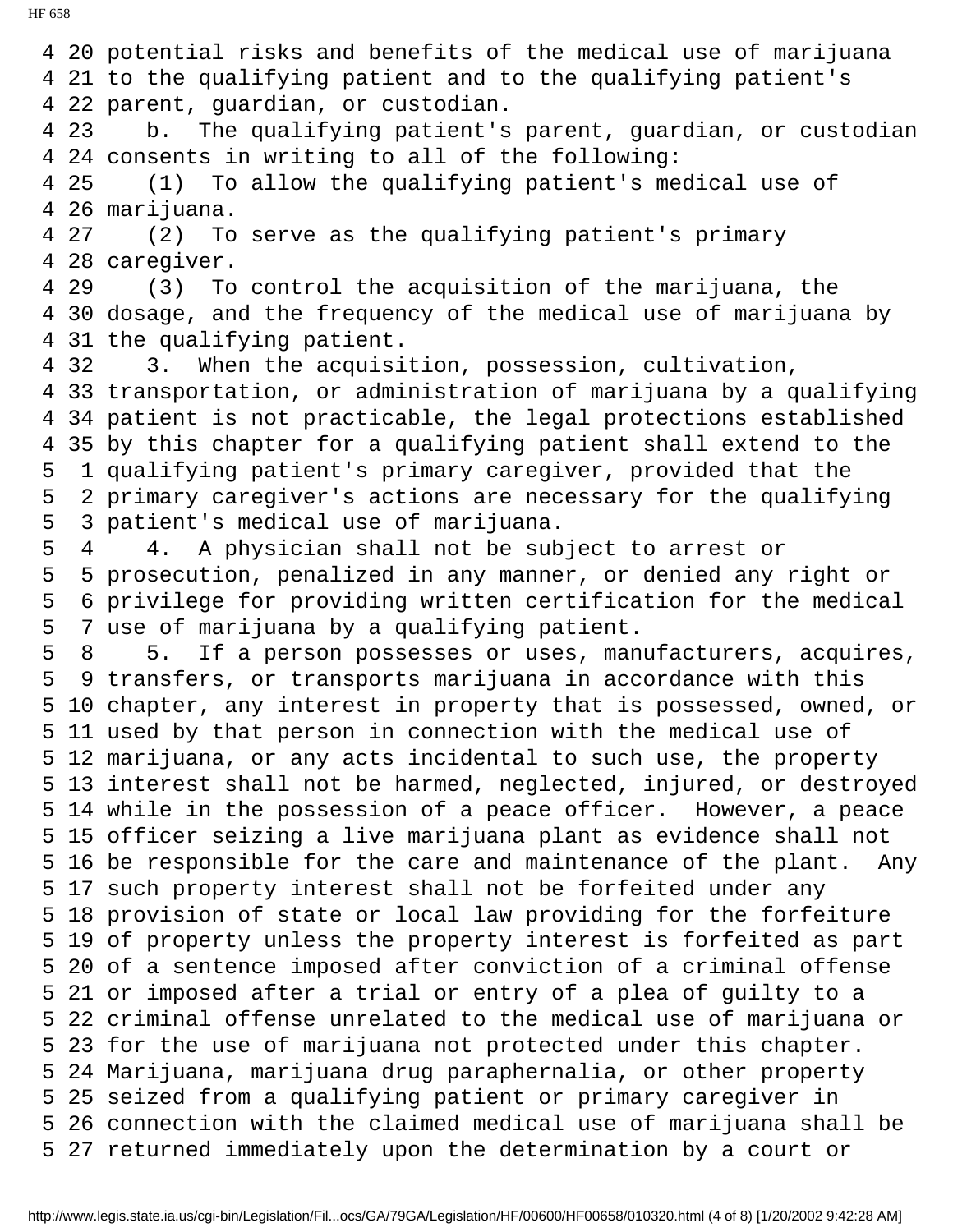5 28 prosecutor that the qualifying patient or primary caregiver is 5 29 entitled to the protections of this chapter, as may be 5 30 evidenced by a decision not to prosecute, the dismissal of 5 31 charges, or an acquittal. 5 32 6. A person shall not be subject to arrest or prosecution 5 33 for "constructive possession", "conspiracy", or any other 5 34 offense related to the use or possession of marijuana for 5 35 simply being in the presence or vicinity of the medical use of 6 1 marijuana as permitted under this chapter. 6 2 Sec. 5. NEW SECTION. 124D.4 PROHIBITIONS, RESTRICTIONS, 6 3 AND LIMITATIONS REGARDING THE MEDICAL USE OF MARIJUANA. 6 4 1. The authorization for the medical use of marijuana 6 5 under this chapter is not applicable to any of the following: 6 6 a. The medical use of marijuana that endangers the health 6 7 or well-being of another person, including but not limited to 6 8 driving or operating heavy machinery while under the influence 6 9 of marijuana. 6 10 b. The smoking of marijuana in any of the following 6 11 locations: 6 12 (1) A school bus, public bus, or other public vehicle for 6 13 rent or hire. 6 14 (2) The place of a person's employment. 6 15 (3) School grounds. 6 16 (4) A correctional facility. 6 17 (5) A public park, public beach, public recreation center, 6 18 or youth center. 6 19 c. The use or possession of marijuana by a qualifying 6 20 patient or primary caregiver, for purposes other than medical 6 21 use permitted by this chapter. 6 22 2. An insurance company is not required to cover the costs 6 23 associated with medical use of marijuana. 6 24 3. A person who makes a fraudulent representation to a 6 25 peace officer of any fact or circumstance relating to the 6 26 medical use of marijuana to avoid arrest or prosecution 6 27 commits a simple misdemeanor. This penalty shall be in 6 28 addition to any other penalty that may apply to the nonmedical 6 29 use of marijuana. 6 30 Sec. 6. NEW SECTION. 124D.5 ESTABLISHING A DEFENSE FOR 6 31 QUALIFIED PATIENTS AND PRIMARY CAREGIVERS. 6 32 A qualifying patient and a qualifying patient's primary 6 33 caregiver may assert the medical use of marijuana as a defense 6 34 to any prosecution involving marijuana, and the defense shall 6 35 be presumed valid where the evidence shows that both of the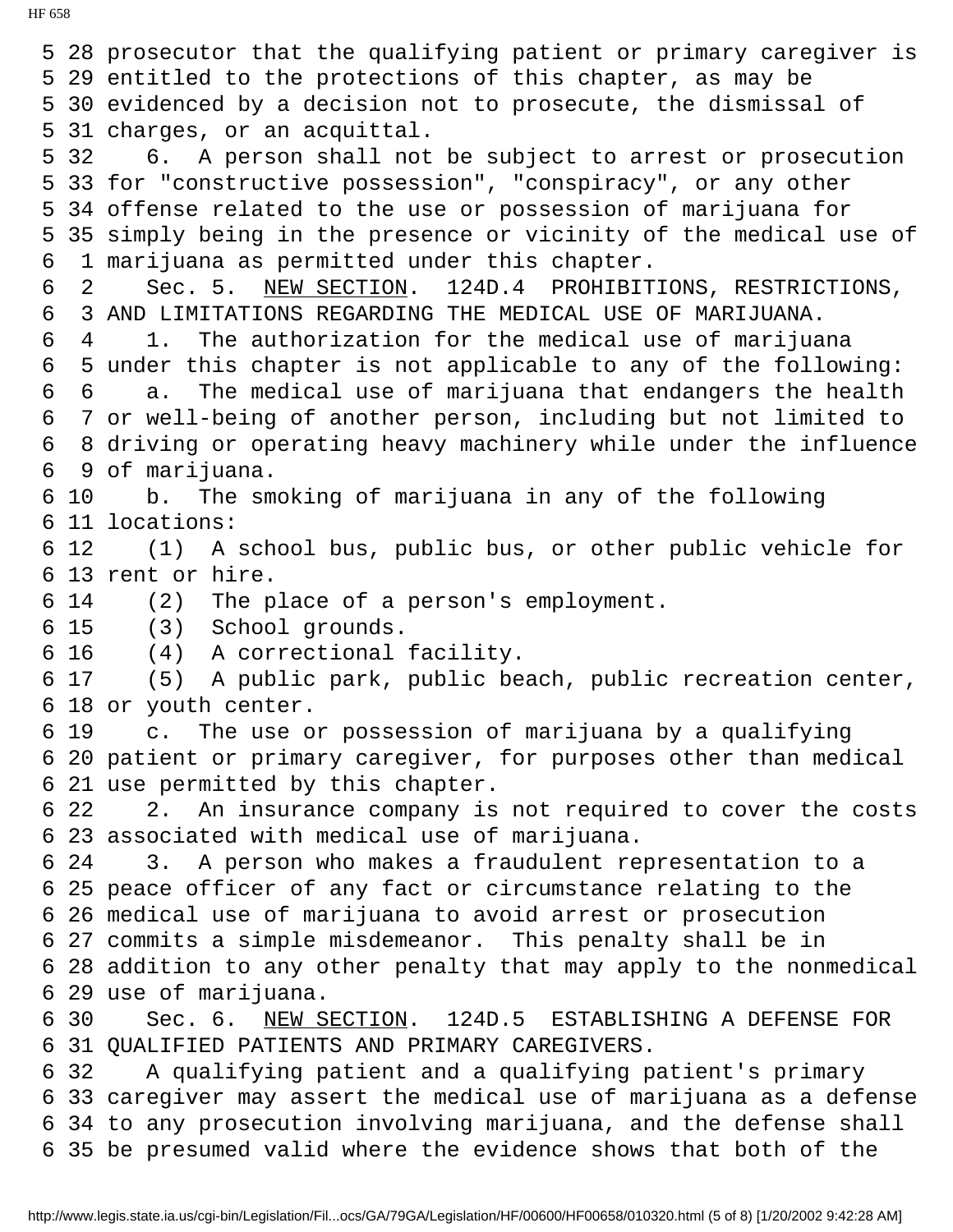7 1 following are applicable:

 7 2 1. The person's medical records contain a statement, or a 7 3 physician has signed a statement that, in the physician's 7 4 professional opinion, after having completed a full assessment 7 5 of the person's medical history and current medical condition 7 6 made in the course of a bona fide physician-patient 7 7 relationship, that the person is a qualified patient for which

 7 8 the potential benefits of the medical use of marijuana would 7 9 likely outweigh the health risks for the person.

 7 10 2. The person and the person's primary caregiver were 7 11 collectively in possession of a quantity of marijuana that 7 12 does not exceed an adequate supply.

7 13 Sec. 7. NEW SECTION. 124D.6 RULES.

 7 14 The department shall adopt rules regarding the manner by 7 15 which the department will add additional debilitating medical 7 16 conditions to those listed in this chapter under the 7 17 definition of "debilitating medical condition" in section 7 18 124D.2. Any debilitating medical condition added by rule 7 19 shall be consistent with the serious nature of the conditions 7 20 listed in the definition.

 7 21 The department shall hold a public hearing in considering a 7 22 petition. Within one hundred eighty days of receiving the 7 23 petition and after the public hearing the department shall 7 24 approve or deny the petition. The department's approval or 7 25 denial of the petition shall be considered final agency action 7 26 and is subject to judicial review in accordance with chapter 7 27 17A.

 7 28 Sec. 8. Section 453B.6, Code 2001, is amended by adding 7 29 the following new unnumbered paragraph:

7 30 NEW UNNUMBERED PARAGRAPH. A person who possesses marijuana 7 31 for medical use in accordance with chapter 124D is in lawful 7 32 possession of a taxable substance and is not subject to the 7 33 requirements of this chapter.

 7 34 Sec. 9. EMERGENCY RULES. The Iowa department of public 7 35 health shall adopt the rules required under section 124D.6 as 8 1 enacted by this Act within ninety days of the effective date 8 2 of this Act. The department may adopt emergency rules under 8 3 section 17A.4, subsection 2, and section 17A.5, subsection 2, 8 4 paragraph "b", to implement the provisions of this section and 8 5 the rules shall be effective immediately upon filing unless a 8 6 later date is specified in the rules. Any rules adopted in 8 7 accordance with this section shall also be published as a 8 8 notice of intended action as provided in section 17A.4.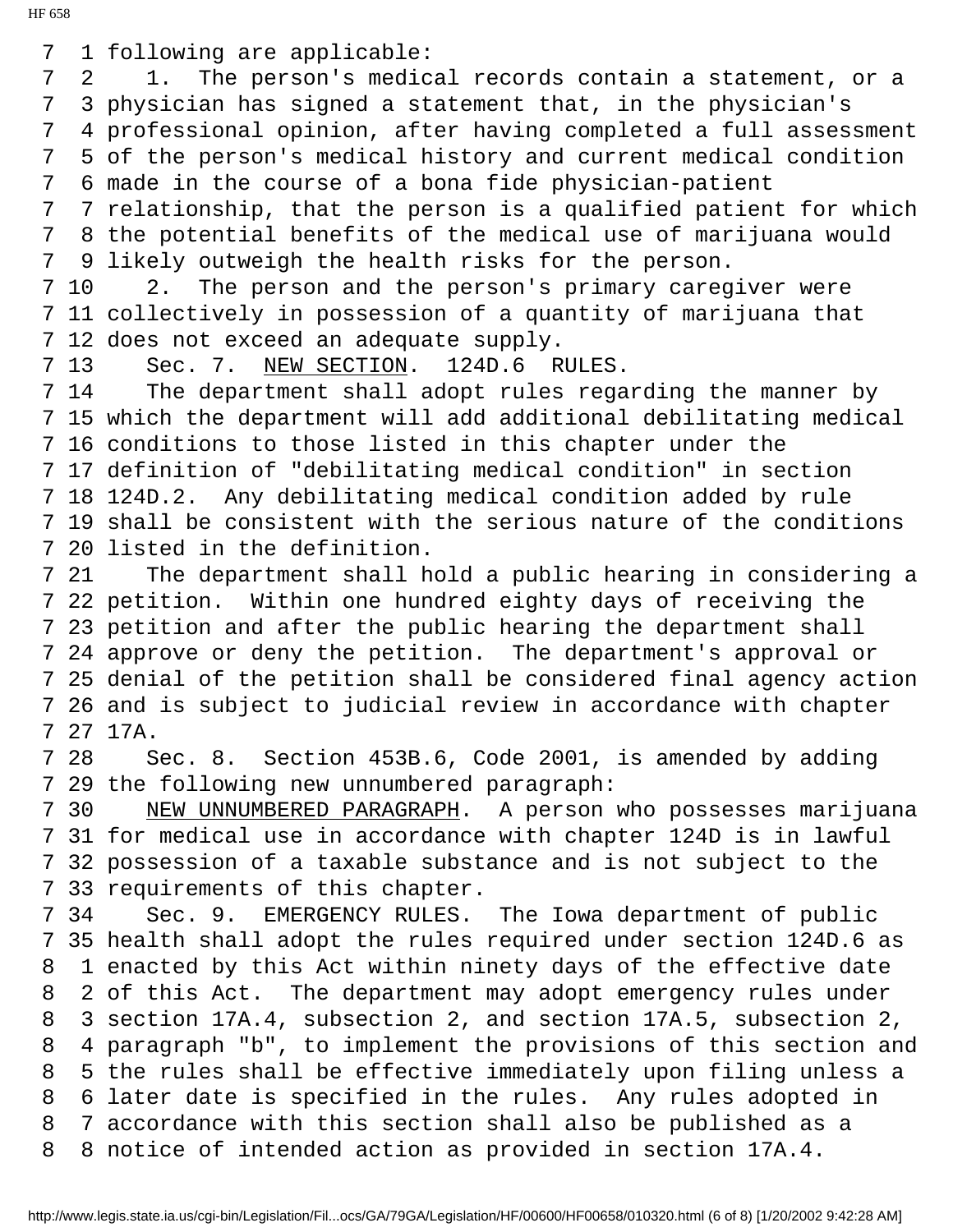8 9 Sec. 10. EFFECTIVE DATE. This Act, being deemed of 8 10 immediate importance, takes effect upon enactment. 8 11 EXPLANATION 8 12 This bill establishes new Code chapter 124D, relating to 8 13 the possession or use of marijuana for medical purposes, and 8 14 provides exemptions from certain criminal and civil penalties 8 15 associated with the possession or use of marijuana. 8 16 Code section 124.401, relating to prohibited acts involving 8 17 controlled substances, is amended to provide that it is lawful 8 18 to knowingly possess marijuana or marijuana drug paraphernalia 8 19 if the possession is in accordance with the provisions of the 8 20 bill. 8 21 New Code section 124D.1 provides legislative findings 8 22 relating to the use of marijuana for medical purposes. 8 23 New Code section 124D.2 provides definitions of the 8 24 following terms: "adequate supply", "debilitating medical 8 25 condition", "department", "marijuana", "medical use", "peace 8 26 officer", "physician", "primary caregiver", "qualifying 8 27 patient", and "written certification". The debilitating 8 28 medical conditions include cancer, glaucoma, chronic diseases 8 29 that produce certain symptoms, or other medical conditions 8 30 adopted in rules. 8 31 New Code section 124D.3 provides that a qualifying patient 8 32 with a debilitating medical condition who possesses a written 8 33 certification from a physician is not subject to arrest or 8 34 prosecution for the use or possession of marijuana for medical 8 35 purposes, provided the quantity possessed does not exceed an 9 1 adequate supply as defined in the bill. The same legal 9 2 protections apply to a minor with a debilitating medical 9 3 condition for whom the requirements for informed consent by 9 4 the minor's parent, guardian, or custodian have been met. In 9 5 addition, the legal protections apply to a qualifying 9 6 patient's primary caregiver if various actions by the patient 9 7 are not practicable and the caregiver's actions are necessary 9 8 for the patient's medical use of marijuana. A physician is 9 9 not subject to arrest, prosecution, or penalty for providing a 9 10 written certification for a qualifying patient's medical use 9 11 of marijuana. 9 12 Property interests related to the medical use of marijuana 9 13 are also protected. Other persons are not subject to arrest 9 14 for merely being in the presence or vicinity of the medical 9 15 use of marijuana. 9 16 New Code section 124D.4 provides prohibitions,